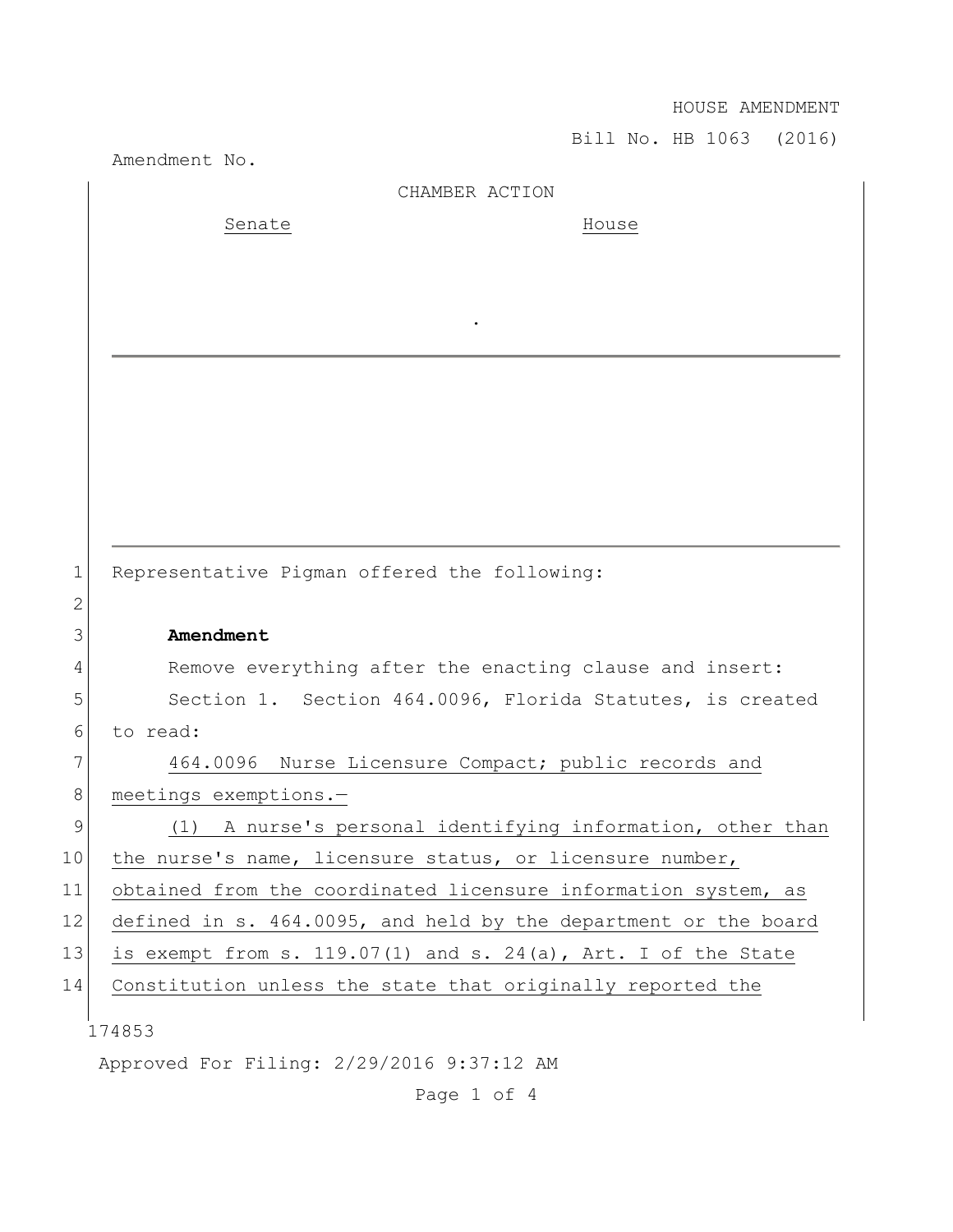Bill No. HB 1063 (2016)

|    | Amendment No.                                                    |
|----|------------------------------------------------------------------|
| 15 | information to the coordinated licensure information system      |
| 16 | authorizes the disclosure of such information by law. Under such |
| 17 | circumstances, the information may only be disclosed to the      |
| 18 | extent permitted by the reporting state's law.                   |
| 19 | $(2)$ (a) A meeting or portion of a meeting of the Interstate    |
| 20 | Commission of Nurse Licensure Compact Administrators established |
| 21 | under s. 464.0095 at which matters specifically exempted from    |
| 22 | disclosure by federal or state statute are discussed is exempt   |
| 23 | from s. 286.011 and s. 24(b), Art. I of the State Constitution.  |
| 24 | (b) Recordings, minutes, and records generated during an         |
| 25 | exempt meeting are exempt from s. 119.07(1) and s. 24(a), Art. I |
| 26 | of the State Constitution.                                       |
| 27 | (3) This section is subject to the Open Government Sunset        |
| 28 | Review Act in accordance with s. 119.15 and shall stand repealed |
| 29 | on October 2, 2021, unless reviewed and saved from repeal        |
| 30 | through reenactment by the Legislature.                          |
| 31 | Section 2. (1) The Legislature finds that it is a public         |
| 32 | necessity that a nurse's personal identifying information, other |
| 33 | than the nurse's name, licensure status, or licensure number,    |
| 34 | obtained from the coordinated licensure information system, as   |
| 35 | defined in s. 464.0095, Florida Statutes, and held by the        |
| 36 | Department of Health or the Board of Nursing be made exempt from |
| 37 | s. 119.07(1), Florida Statutes, and s. 24(a), Article I of the   |
| 38 | State Constitution. Protection of such information is required   |
| 39 | under the Nurse Licensure Compact, which the state must adopt in |
| 40 | order to become a party state to the compact. Without the public |
|    | 174853                                                           |
|    |                                                                  |

Approved For Filing: 2/29/2016 9:37:12 AM

Page 2 of 4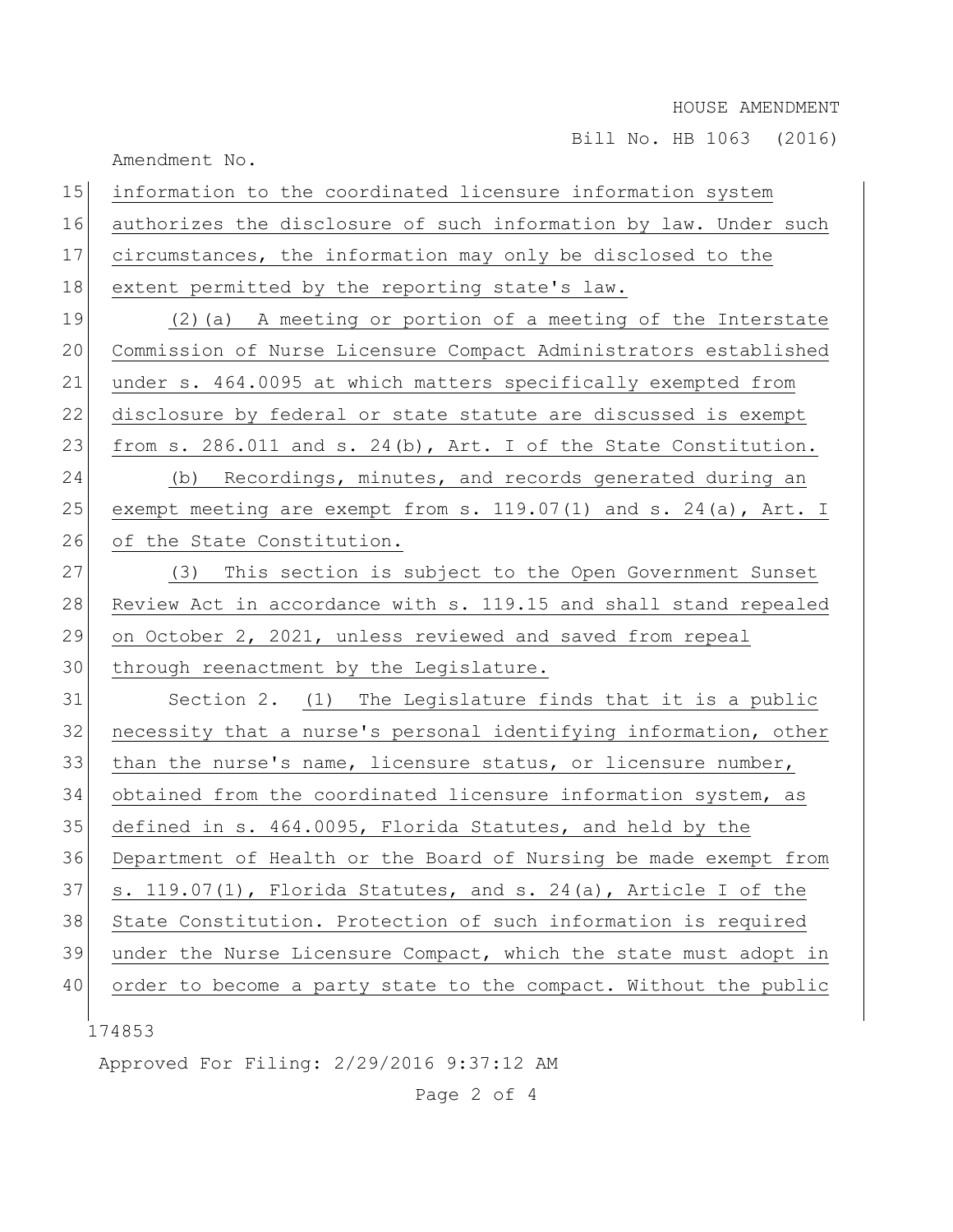## HOUSE AMENDMENT

Bill No. HB 1063 (2016)

Amendment No.

| 41 | records exemption, this state will be unable to effectively and  |
|----|------------------------------------------------------------------|
| 42 | efficiently implement and administer the compact.                |
| 43 | (2) (a) The Legislature finds that it is a public necessity      |
| 44 | that any meeting or portion of a meeting of the Interstate       |
| 45 | Commission of Nurse Licensure Compact Administrators established |
| 46 | under s. 464.0095, Florida Statutes, at which matters            |
| 47 | specifically exempted from disclosure by federal or state        |
| 48 | statute are discussed be made exempt from s. 286.011, Florida    |
| 49 | Statutes, and s. $24(b)$ , Article I of the State Constitution.  |
| 50 | The Nurse Licensure Compact requires any meeting or<br>(b)       |
| 51 | portion of a meeting in which the substance of paragraph (a) is  |
| 52 | discussed to be closed to the public. Without the public meeting |
| 53 | exemption, this state will be prohibited from becoming a party   |
| 54 | state to the compact. Thus, this state will be unable to         |
| 55 | effectively and efficiently administer the compact.              |
| 56 | (3) The Legislature also finds that it is a public               |
| 57 | necessity that the recordings, minutes, and records generated    |
| 58 | during a meeting that is exempt pursuant to s. 464.0096, Florida |
| 59 | Statutes, be made exempt from s. 119.07(1), Florida Statutes,    |
| 60 | and s. 24(a), Article I of the State Constitution. Release of    |
| 61 | such information would negate the public meeting exemption. As   |
| 62 | such, the Legislature finds that the public records exemption is |
| 63 | a public necessity.                                              |
| 64 | Section 3. This act shall take effect on the same date           |
| 65 | that HB 1061 or similar legislation takes effect, if such        |
|    |                                                                  |

174853

Approved For Filing: 2/29/2016 9:37:12 AM

Page 3 of 4